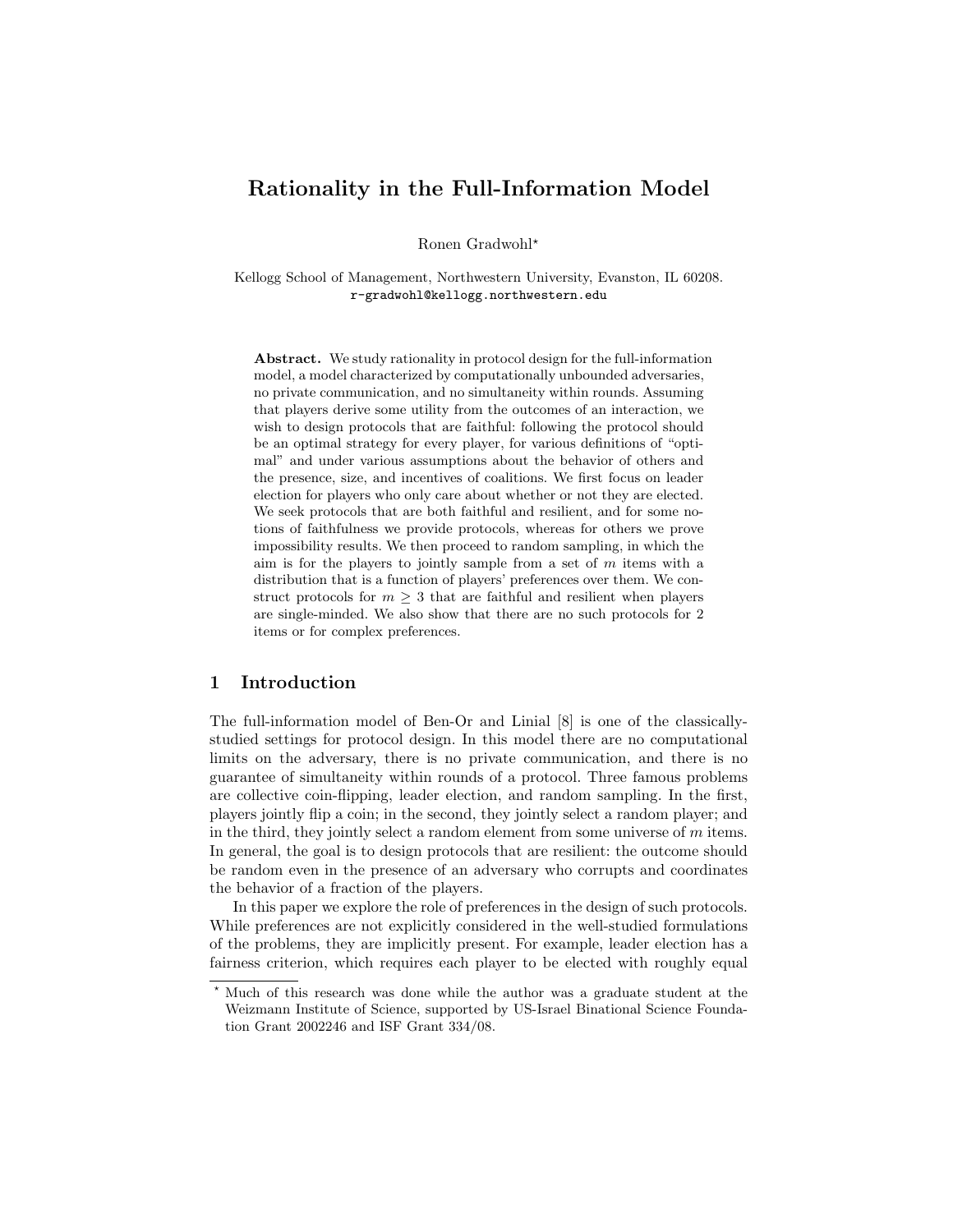probability (presumably because everybody wants to be the leader). A leader election protocol is resilient if an adversary can not force the elected leader to be a member of his coalition (or at least will fail to do so with constant probability). Again, the adversary wants a coalition-member to be elected. For collective coinflipping and random sampling, resilience is also measured as a bound on the probability that an adversary succeeds at something. It is implicitly assumed that the adversary wants to do this, and that the honest (non-adversarial) players do not wish him to achieve his goal.

The study of preferences in the design of protocols is primarily the domain of mechanism design. In mechanism design a planner wishes to implement some function of players' private information. His goal is to design a mechanism and provide incentives for the players so that their optimal strategy is to truthfully reveal their private information, and more generally to adhere to the mechanism. The optimality of players' strategies is measured via some solution concept: following the mechanism should be in some equilibrium, most commonly Nash, ex post Nash, or dominant strategy. In this paper we take a similar approach – we define new solution concepts appropriate for the full-information model, and seek protocols that are faithful: following them is optimal for players with respect to these solution concepts (in addition to the usual resilience guarantees).

For any problem of protocol design, making the structure of preferences explicit has two potential benefits, both of which we achieve in this paper. First, it can result in better protocols – protocols are arguably of little use if players have no incentives to follow them. If one can obtain faithful protocols without harming the original guarantees of the protocol, then one has only gained. Second, it may be possible to sidestep some impossibility results of the original problem, since often these impossibility results are based on arbitrary play by the adversary. If players do not play arbitrarily but rather obey some preference structure, then many of these results no longer hold.

The model In the full-information model all communication is by broadcast. In each round, some of the players send a message, which may depend on messages sent in previous rounds. The main difficulty is that adversarial players are allowed to "rush" – to wait until all messages have been sent within a round, and only then to send their own messages.

This paper We are largely motivated by recent work in rational cryptography, in which the aim is to design cryptographic protocols that participants want to follow. Two of the main difficulties encountered when attempting a game theoretic analysis of cryptographic protocols are computational limits and potentially adversarial timing. In this paper we focus solely on the latter issue by considering a model in which (adversarial) players may be computationally unbounded, and the guaranteed security (i.e. resilience) is information-theoretic. We highlight the various challenges and subtleties caused by a combination of rational and adversarial players, particularly in the presence of adversarial timing. We also draw a possibility-impossibility border for various problems and requirements in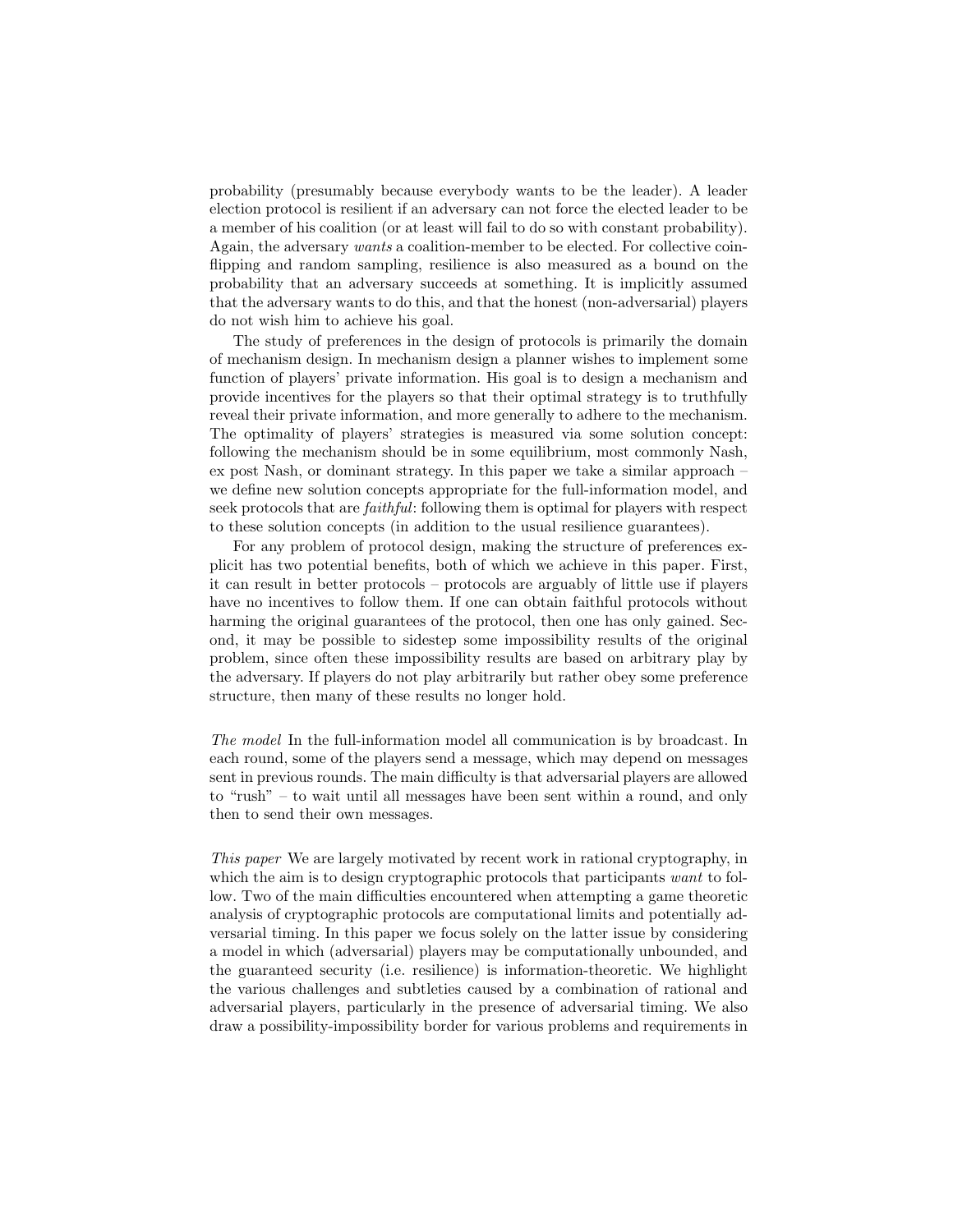this setting. Finally, we believe that this paper is an illuminating stepping-stone towards a game theoretic analysis of more general cryptographic protocols.

# 1.1 Our Results and Organization

Definitions (Section 2) The initial difficulty encountered when considering preferences in the full-information model is to precisely formulate a notion of equilibrium. The first notion to consider is Nash equilibrium (NE), in which each player's strategy must be expected utility maximizing assuming others also follow their Nash strategies. If the protocol is such that only one player sends a message in each round, then this suffices. One such protocol is Baton Passing [32], a protocol that is resilient and in fact satisfies our weaker solution concept<sup>1</sup>. However, state-of-the-art protocols are often round-efficient, and allow multiple players to broadcast within a round. Because of the lack of synchrony within rounds, however, NE does not suffice. In the Lightest Bin protocol [14], for example, a player may increase his chance of winning from  $1/n$  (where n is the number of players) to a constant by deviating. To deal with asynchrony, we will require that for *any ordering* of the players within each round, the protocol is in a NE. In Section 2 we formalize this and other notions of what it means to be faithful and faithful in the presence of adversarial players.

Impossibility with complex preferences (Section 3) In Section 3 we encounter our first impossibility result. Theorem 1 states that no random selection protocol can satisfy even our weakest solution concept if players have a full preference order over the outcomes of the protocol. One implication of this impossibility result is that collective coin-flipping is impossible with players who have some preference about the outcome. For leader election and random sampling, this result forces us to concentrate on more restricted preferences for players. For the former, we assume that players care only about whether or not they are elected, and are indifferent otherwise. For the latter, we assume players are single-minded: each prefers one of the items, and is indifferent about the others.

Faithfulness with resilience (Section 4.2) The standard aim of selection protocols in the full-information model is resilience: if an adversary corrupts and coordinates the actions of a fraction of the players, he still fails to force his desired outcome with non-negligible probability. In Section 4.2 we construct optimal protocols that both satisfy a notion of equilibrium and are resilient. Players wish to faithfully adhere to the protocol if the others also do, and there is a resilience guarantee in the presence of an adversary.

Faithfulness in the face of an adversary (Section 4.3) In Section 4.3 we consider the problem of constructing leader election protocols that are in equilibrium even when not all others follow the protocol. We show that it is impossible to

<sup>&</sup>lt;sup>1</sup> More specifically, it is in a full-information ex post  $NE$  – see Definition 5. It is not, however, in a full-information dominant strategy equilibrium (Definition 3).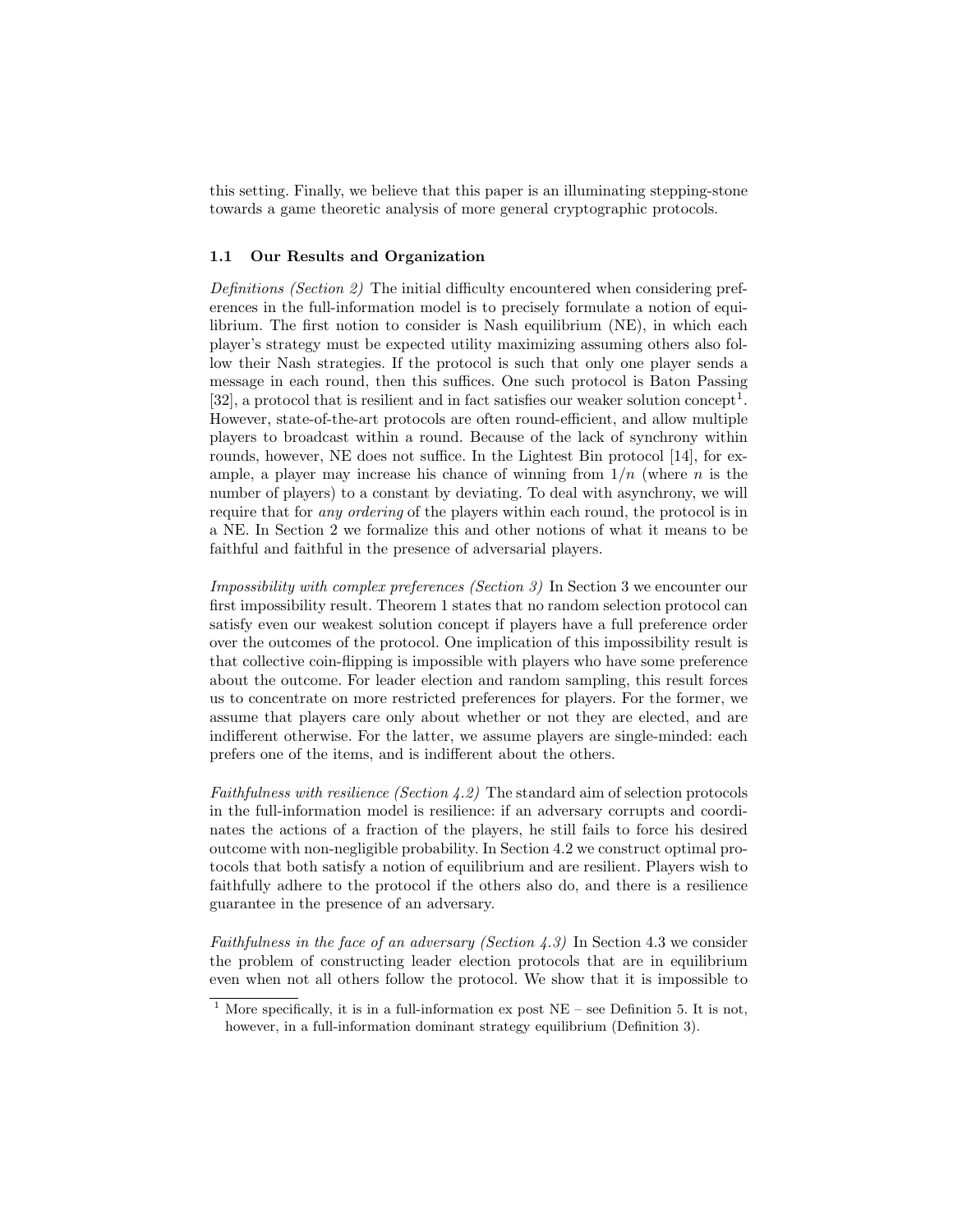construct such protocols in the presence of a malicious adversary, even if the adversary has his own objective of maximizing the probability that a coalitionmember wins. However, if the adversary maximizes this probability, but also only deviates from the protocol if he strictly gains from doing so (i.e. if deviating is costly), then we do design a resilient protocol.

Resilience to rational coalitions (Section  $4.4$ ) A different form of resilience against adversarial play is when there is no controlling adversary, but instead players may form "rational coalitions" to benefit all members. In Section 4.4 we give an impossibility result for one notion of a "rational coalition", but for a weaker notion provide a protocol that is resilient against all such coalitions of size at most  $n-2<sup>2</sup>$ 

Random sampling (Section 5) Our final set of results concerns random sampling. Each player has some preferences over a universe of  $m$  items, and the goal is to design a protocol in which an item is sampled with a probability distribution that is a function of those preferences. We design protocols that are simultaneously in a full-information ex post Nash equilibrium (in which truthful revelation of one's preferences is optimal) and resilient against adversarial coalitions.

### 1.2 Related Work

This paper draws from three different literatures – protocol design in cryptography and distributed computing, and algorithmic mechanism design. The extensive literature on collective coin-flipping, random sampling, and leader election in the full-information model includes [32, 16, 27, 3, 11, 12, 17, 31, 14, 13, 33, 6]. The paper most closely related to ours is that of Antonakopoulos [6], who also considers 1-round protocols in which individual players have no incentive to deviate. However, his protocols all attain either faithfulness or resilience, but never both. Similarly, Ben-Or and Linial [8] have a 2-round protocol that is faithful but not resilient to larger coalitions. The paper most closely related to ours from the mechanism design literature is that of Altman and Tennenholtz [5], who construct 1-round protocols that are faithful (but also not resilient). Their goal is to attain arbitrary distributions over the players. Also related is the literature on ranking games [10], in which players have preferences about their rankings in some game.

While we believe that we are the first to study notions of rationality tailored specifically for the full-information model, such notions have been studied in other settings for distributed computing. For example, Monderer and Tennenholtz [25] consider an implementation problem in a distributed network. Shneidman and Parkes [34] introduce the idea that protocols should be faithful. Additionally, the field of Distributed Algorithmic Mechanism Design (DAMD) focuses on implementing mechanisms for various problems in a distributed setting. In a general "mission statement" for DAMD, Feigenbaum and Shenker [15]

 $2$  Compare this with the fact that there are no protocols that are resilient against an adversary of size  $n/2$  [32].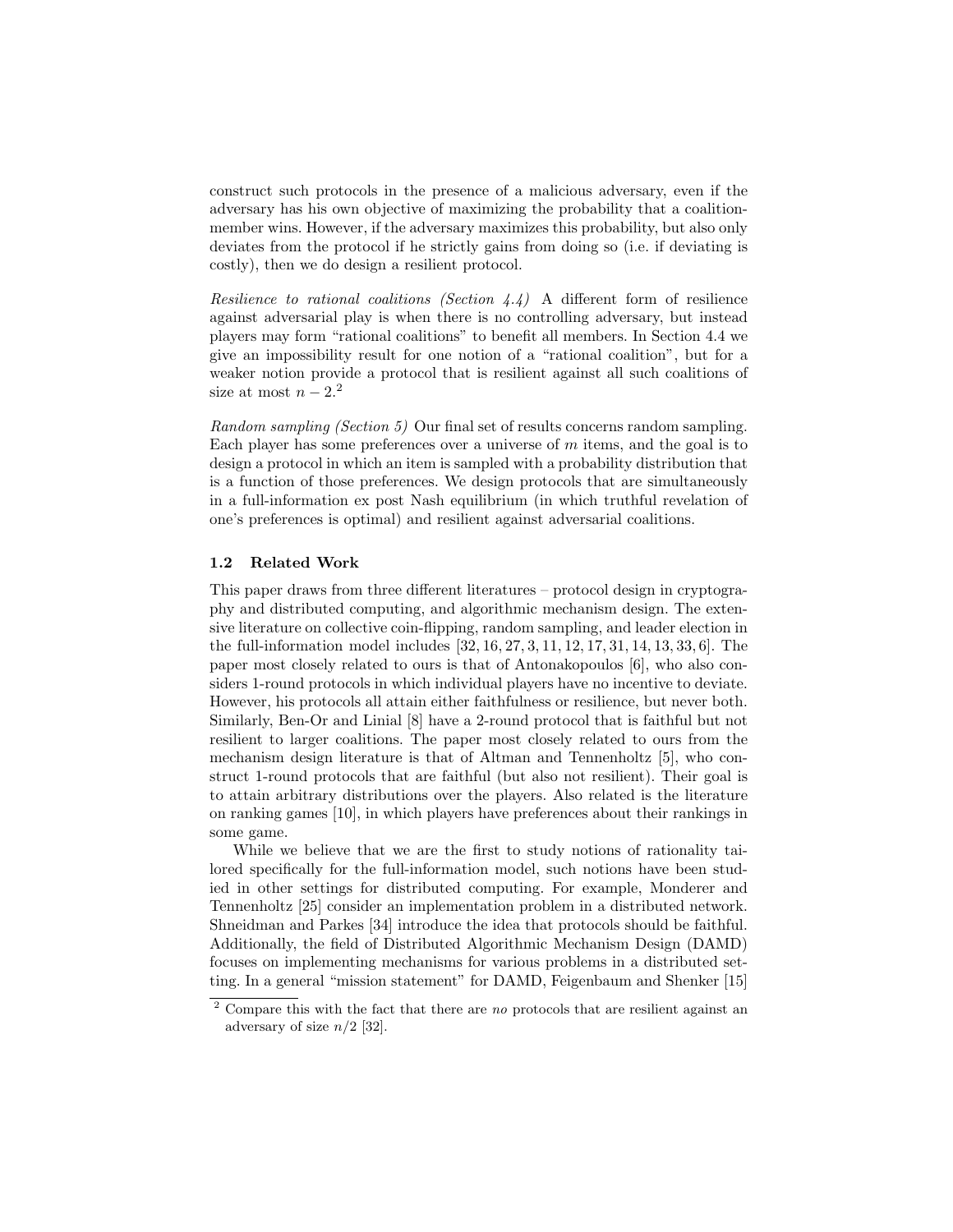argue that it would be desirable to incorporate various fault models into the DAMD framework. Also, Halpern [21, 22] has expressed the need to incorporate faulty or malicious behavior into distributed settings with rational players. Some papers that address this issue are Aiyer et al. [2], Abraham et al. [1], and Gradwohl [18].

Finally, as mentioned in the introduction, this work is closely related to the growing literature on rational cryptography (see, for example, Katz [24] and the references therein). Many works in this literature study rational behavior in a cryptographic setting, for which the full-information model is a special case. However, due to computational issues, the definitions in the general setting are messier (and often also weaker). We note that the way we model rushing is closely related to an idea of Ong et al. [29], who adopt the methods of Kalai [23] to a protocol design setting. The idea of considering rational coalitions was also explored in this context by Ong et al. [28].

Our notions of stability of coalitions are related to similar notions in the game theory literature, such as the strong Nash equilibrium of Aumann [7] and the coalition-proof equilibrium notions of Bernheim et al. [9], Moreno and Wooders [26], and Abraham et al. [1].

# 2 Protocols and Games

For any vector  $X = (X_1, \ldots, X_n)$  and  $S \subset [n]$ , we denote by  $X_S = \{X_i\}_{i \in S}$  and by  $X_{-S} = \{X_i\}_{i \notin S}$ .

#### 2.1 Resilient Protocols

We are interested in protocols involving many players and the incentives of players in following these protocols. Thus, we will assume that players have preferences over possible outcomes, as well as other private information. As in the game theory literature, all this information is collectively called a player's type. Player *i*'s type is denoted by  $t_i$ , and the vector  $t = (t_1, \ldots, t_n)$  is called the type profile. The space of possible types of player  $i$  is  $T_i$ .

**Definition 1** (selection protocol). An n-player selection protocol  $P$  is specified by a function  $f$ , a natural number  $q$ , and, for each of the n players, a set of q randomized functions  $\{S_i^1, \ldots, S_i^q\}_{i \in [n]}$ . The protocol proceeds as follows:

- $-$  At round j, the i'th player broadcasts a random message  $M_i^j$  obtained by applying the randomized function  $S_i^j$  to all previous messages sent, namely  ${M_k^l : k \in [n], l < j}$ , as well as player i's type  $t_i$ . The randomness of the function comes from the player's independent coins.
- $-$  After q rounds, the players output  $f(\lbrace M_k^l : k \in [n], l \in [q] \rbrace)$  which is an element of  $[m]$  in an m-item random sampling protocol and an element of [n] in a leader election protocol. If all players follow the protocol then the output is a uniformly random element (unless stated otherwise).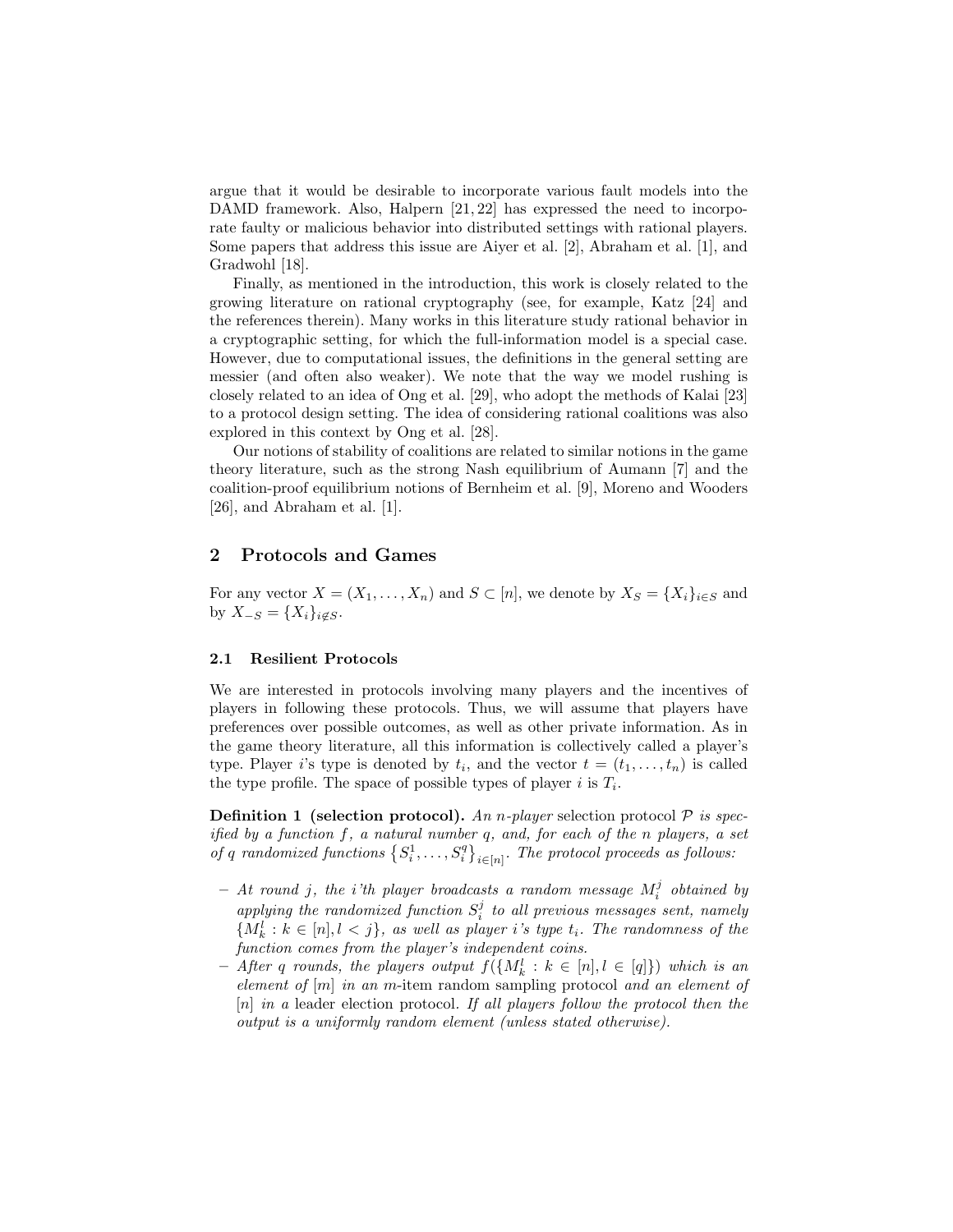In any round j, a player i's legal messages are those in  $\bigcup_{t_i \in T_i} supp(S_i^j(t_i, \{M_k^l:$  $k \in [n], l \lt j$ ))<sup>3</sup>. We assume that if a player noticeably deviates from the protocol (by broadcasting a message that is not legal), then his message is changed to some default legal value.

Players may not legally base their messages in round  $j$  on the messages of other players in round  $j$ . However, since we can not guarantee simultaneity within a round, we allow the dishonest players to *rush*: they may base their messages on the messages of other players from the same round (but not from later rounds). A leader election protocol is  $\varepsilon$ -resilient to coalitions of size t if the following holds: If at most  $t$  players are playing a coordinated rushing strategy, then the probability that the elected leader is a cheating player is at most  $1 - \varepsilon$ . Often we will implicitly be referring to a family of protocols, one for each value of n. In this case, we say a protocol is resilient if there exists some  $\varepsilon > 0$  such that all protocols in the family with enough players are  $\varepsilon$ -resilient.

A protocol is oblivious if players' messages are based only on their internal coin tosses. A protocol is explicit if players' messages and the function f are computable in probabilistic polynomial time (in the number of players and  $log(m)$ ).

### 2.2 Extensive-Form Games and Protocols

An *n*-player *extensive-form game* is specified by a game tree in which every node is owned by a player and outgoing edges are labelled by actions. The game begins at the root node and proceeds down the tree – at every node following the edge labelled by the action played by the node's owner. Payoffs for players are specified at the leaves.

**Definition 2 (Nash equilibrium (NE)).** A Nash equilibrium (NE) in an extensive-form game is a mixed strategy for every player at every node that he owns, such that: if all players play their NE strategy, then no player obtains a higher expected payoff by deviating at any of his nodes.

We note that in the games we consider, the NE will be completely mixed strategies (i.e. players will play every action with positive probability). Such Nash equilibria are in fact subgame perfect (see [30]).

Consider a selection protocol, where each player  $i$  derives some utility  $u_i$ :  $T_i \times [m] \mapsto \mathbb{R}$  from outputs of the protocol.  $u_i$  is such that for  $o \neq o' \in [m]$ , we have that  $u_i(t_i, o) > u_i(t_i, o')$  if and only if player i of type  $t_i$  strictly prefers o to  $o'$ . Then any protocol in which only one player sends a message in each round can be viewed as an extensive-form game<sup>4</sup>: if after  $j-1$  rounds and messages  $M_1, \ldots, M_{i-1}$  player i plays in round j, i owns the node at level j in the game

<sup>&</sup>lt;sup>3</sup> Note that a player's legal actions include messages in the support of  $S_i^j$  for all types, not just the true one. This is so because the other players do not know i's true type.

<sup>4</sup> While it is possible to model simultaneous play as an extensive-form game with imperfect information, the ability to rush and the lack of synchrony are more difficult to incorporate into this framework.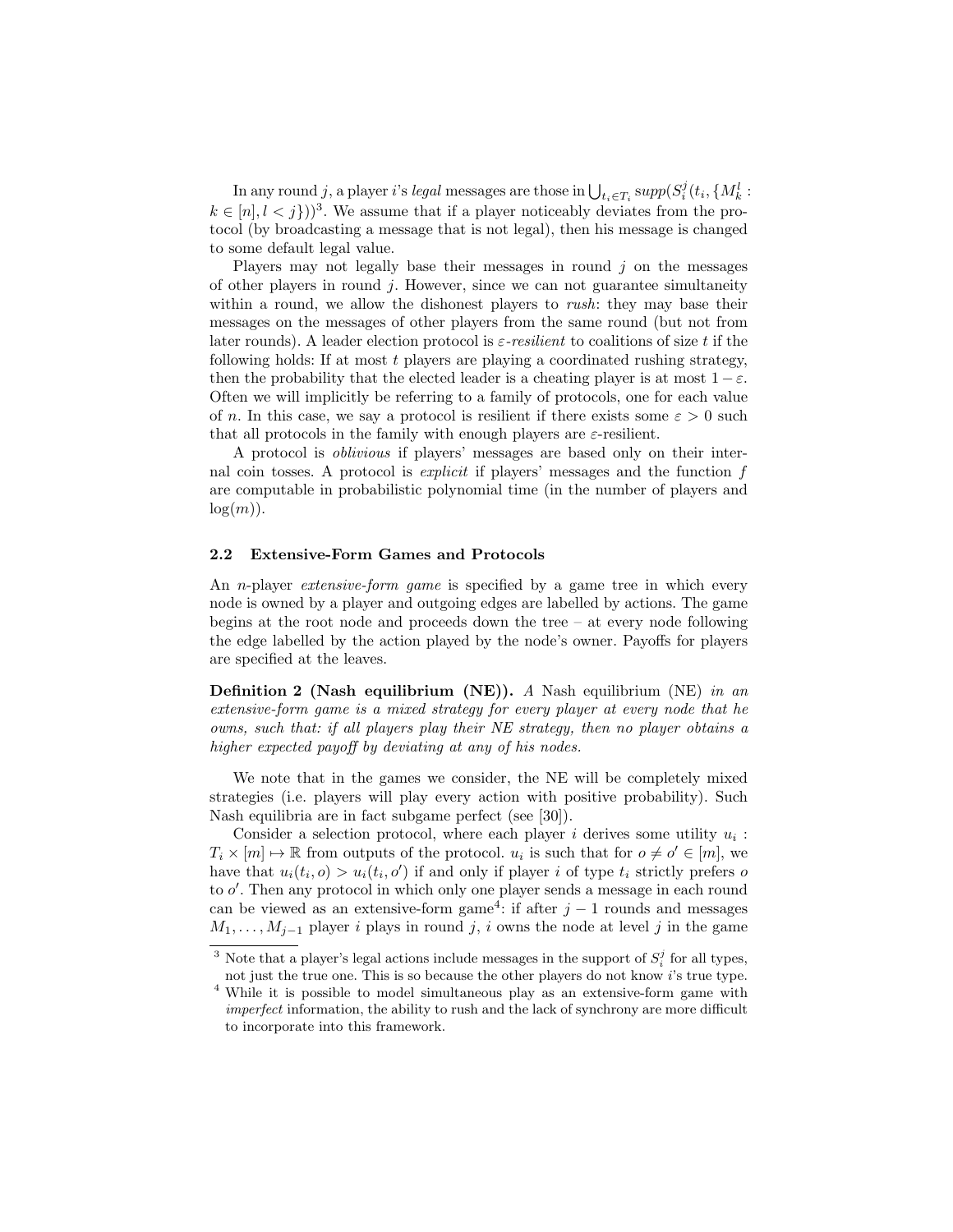tree reached by the game path  $M_1, \ldots, M_{i-1}$ . Player i's payoff from an instance of play resulting in *o* is  $u_i(t_i, o)$ . Such a selection protocol is in a NE if, in the associated game, it is a NE for every player *i* to play according to strategy  $S_i^j$  if any of his nodes at level j is reached (we say that i follows strategy  $S_i$ ).

#### 2.3 Rationality in Selection Protocols – Definitions

We now define notions of what it means for a protocol to be faithful, i.e. in which it is in players' best interests to follow the protocol specification. Because there is no synchrony within rounds of a selection protocol, we may view the possibility of rushing as a strategy for players. That is, a player may choose to wait until others have played, and only then submit his message. Thus, NE does not suffice as a solution concept for such games. However, if only one player plays in each round, then this does not matter (since rushing is only allowed within rounds), and so for such protocols NE is a reasonable solution concept. For general protocols, we would like the protocol to be optimal for players regardless of the order of play within a round. This motivates the following.

For any q-round protocol  $P$ , we can construct protocol  $P'$  with at most qn rounds, and such that only one player sends a message in each round. We say that P' is a linearization of P, and it is constructed as follows: Let  $\pi : [n] \times [q] \mapsto [nq]$ be some bijective map. Then  $\mathcal{P}'$  is such that in round  $\ell$ , if  $(i, k) = \pi^{-1}(\ell)$  then player *i* sends a message sampled from  $S_i^k$ . This is well-defined for oblivious protocols, and essentially means players play in an arbitrary order, but only one player per round. For non-oblivious protocols, we require  $\pi$  to be *round*respecting:  $\pi(i,k) = \ell$  if and only if for all  $j \in [n]$  and  $k' < k$  it holds that  $\pi(j, k') < \ell$ . That is, here the arbitrary ordering is only within rounds.

We note that the idea of considering all linearizations appears also in Ong et al. [29].

Our first solution concept for selection protocols in the full-information model is a full-information dominant strategy equilibrium, which essentially means that for any player i, regardless of the messages sent by others in all rounds, i can never strictly increase his utility by deviating from the protocol. The following generalizes the definition of [5] to multi-round protocols.

Definition 3 (full-information dominant strategy equilibrium). An oblivious selection protocol  $P$  is in a dominant strategy equilibrium if for all type profiles, all linearizations of P are in a NE.

An alternative, more direct but equivalent formulation is the following:

Definition 4 (full-information dominant strategy equilibrium  $-$  alternative formulation). An oblivious n-player, q-round, m-item selection protocol is in a full-information dominant strategy equilibrium if for all  $i \in [n]$ and messages  $M_{-i} = \{M_k^l : k \in [n] \setminus \{i\}, l \in [q]\}$  sent by all other players in all rounds, it holds that  $u_i(t_i, f(M_{-i}, M_i)) = u_i(t_i, f(M_{-i}, M'_i)),$  where  $M_i, M'_i \in \text{supp}(S_i^1) \times \ldots \times \text{supp}(S_i^q).$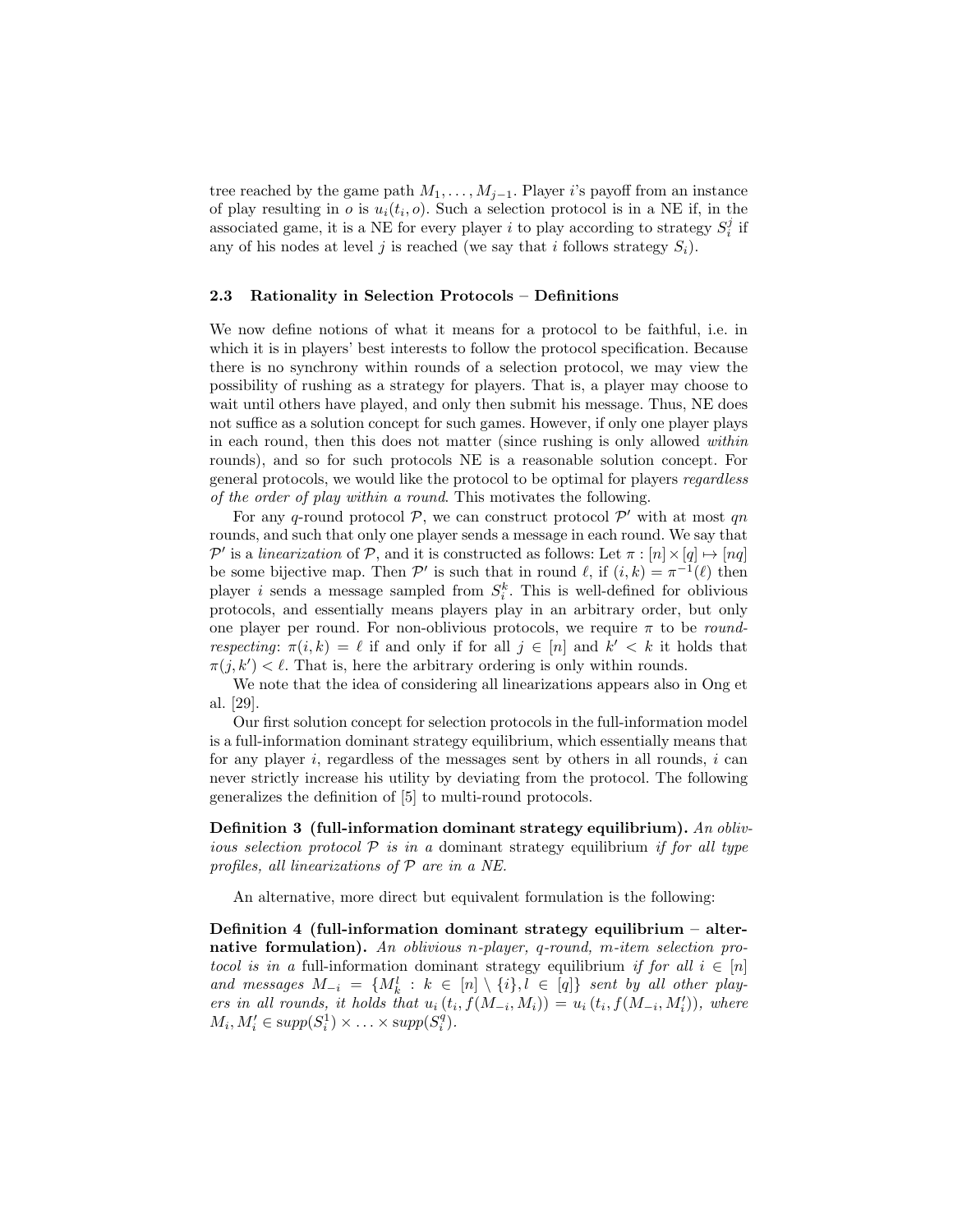Remark 1. The reason we have equality above, as opposed to an inequality, is that the actions in the support of  $S_i^j$  are all dominant. That is, all these actions are best-responses, even conditioned on the actions of others. It can thus not be that one such action is better than the other, for then the other would not be dominant.

The definition of a full-information dominant strategy equilibrium is rather strong, but still achievable (for example, Theorems 2, 3, and 4 below). We note that our impossibility result, Theorem 1, applies even to our weaker solution concepts.

In a full-information ex post NE the requirement is a bit relaxed: a player  $i$  can not strictly increase his expected utility in any round  $j$  by deviating, regardless of the messages of players in all rounds up to and including round j. That is, regardless of the order of play within the current round, i has no incentive to deviate (on expectation over play in future rounds). The following definition is new:

Definition 5 (full-information ex post Nash equilibrium). A selection protocol  $P$  is in an ex post NE if for all type profiles, all round-respecting linearizations of P are in a NE.

An alternative, more direct but equivalent formulation for this solution concept is a bit more involved, and appears in the full version of this paper [19].

### 2.4 Rationality in the Face of an Adversary – Definitions

A protocol that satisfies the definitions of Section 2.3 is an optimal strategy for players assuming all others also follow the protocol. If some of the players are adversarial, however, then this may not hold. In this case, we actually want a stronger guarantee. To this end, we need the following definition, first defined by [1] (for normal-form games):

**Definition 6 (v-tolerant NE).** A v-tolerant NE in an extensive-form game is a mixed strategy for every player at every node that he owns, such that the following holds: for any  $V \subset [n]$  of size at most v, if all players in  $[n] \setminus \{V\}$ play their NE strategy, then none of them can obtain a higher expected payoff by deviating from the NE at any of their nodes regardless of the actions of players in  $V$ .

The ideal faithfulness guarantee that we would like for selection protocols is roughly the following: no player should be able to strictly improve his expected payoff by deviating, assuming most players follow the protocol, some play arbitrarily, and the order within any round is also arbitrary.

**Definition 7** (full-information v-tolerant ex post NE). A leader election protocol  $P$  is in a full-information v-tolerant ex post NE if all round-respecting linearizations of P are in a v-tolerant NE.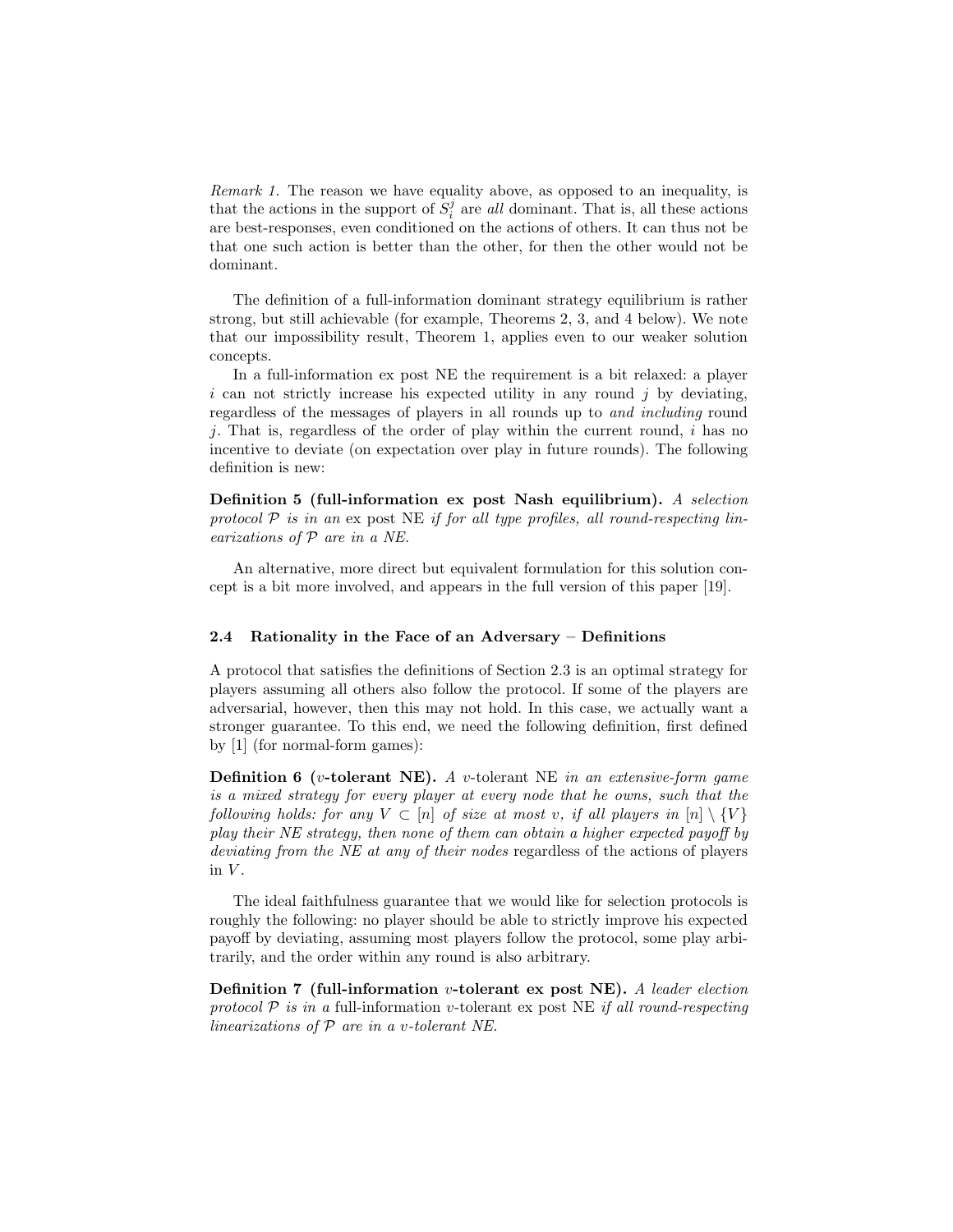One possible weakening of this definition is to consider an adversary who does not act arbitrarily, but also has his own utility function  $u_A$ . Suppose an adversary corrupts a set  $V$  of players. Then we say he is playing a *coalition-optimal strategy* with respect to strategies  $S = (S_1, \ldots, S_n)$  if, when the players not in V follow strategies  $S_{-V}$ , the members of V play a coordinated strategy that maximizes the expectation of  $u_A$ . We say he is playing a *strictly coalition-optimal strategy* with respect to strategies  $S$  if the above holds, and if, at every node owned by some  $i \in V$ , i follows  $S_i$  if his part of the coordinated deviation does not strictly increase the expectation of  $u_A$ . (A more formal definition appears in the full version of this paper [19]).

Definition 8 (*v*-tolerant NE with (strictly) self-interested adversary). A v-tolerant NE with self-interested adversary in an extensive-form game is a mixed strategy  $S_i$  for every player j for every node that he owns, such that the following holds: for any  $V \subset [n]$  of size at most v and any player  $i \notin V$ , if the players in V play any coalition-optimal strategy and the others play their  $S_j$ strategy, then i can not increase his expected utility by deviating from  $S_i$ . If this holds only when the players  $V$  play a strictly coalition-optimal strategy, then the equilibrium is a v-tolerant NE with strictly self-interested adversary.

Definition 9 (full-information v-tolerant ex post NE with (strictly) self-interested adversary). A leader election protocol  $P$  is in a full-information  $v$ -tolerant ex post NE with a (strictly) self-interested adversary if all roundrespecting linearizations of  $\mathcal P$  are in a v-tolerant NE with a (strictly) self-interested adversary.

#### 2.5 Resilience to Rational Coalitions – Definitions

In Section 2.4 the adversarial coalition could act arbitrarily, or by maximizing some joint utility function  $u_A$ . In this section we define notions of rational coalitions – i.e. coalitions that rational players might reasonably want to form. In the following definitions, we assume there is some prescribed protocol  $\mathcal P$  for the players. When we say players are "at least as well off" or "strictly gain", this is with respect to following the prescribed protocol.

**Definition 10 (Pareto coalition).** A coalition  $V$  is a Pareto coalition if there exists a coordinated rushing strategy  $S_V^*$  for the players in V such that all players in V are at least as well off when playing  $S_V^*$ , and one player strictly gains.

**Definition 11 (strong coalition).** A coalition  $V$  is strong if there exists a coordinated rushing strategy  $S_V^*$  for players V such that the expected utility of every  $i \in V$  strictly increases when playing  $S_V^*$ .

**Definition 12** (stable coalition). A coalition  $V$  is stable if there exists a coordinated rushing strategy  $S_V^*$  for players V such that the expected utility of every  $i \in V$  strictly increases when playing  $S_V^*$ , and, in addition, for all subcoalitions  $V' \subset V$  and any coordinated rushing strategy  $S_{V'}^*$ , playing  $S_{V'}^*$  does not increase the expected utility of all players in  $V'$  when players  $V \setminus V'$  play  $S_V^*$ .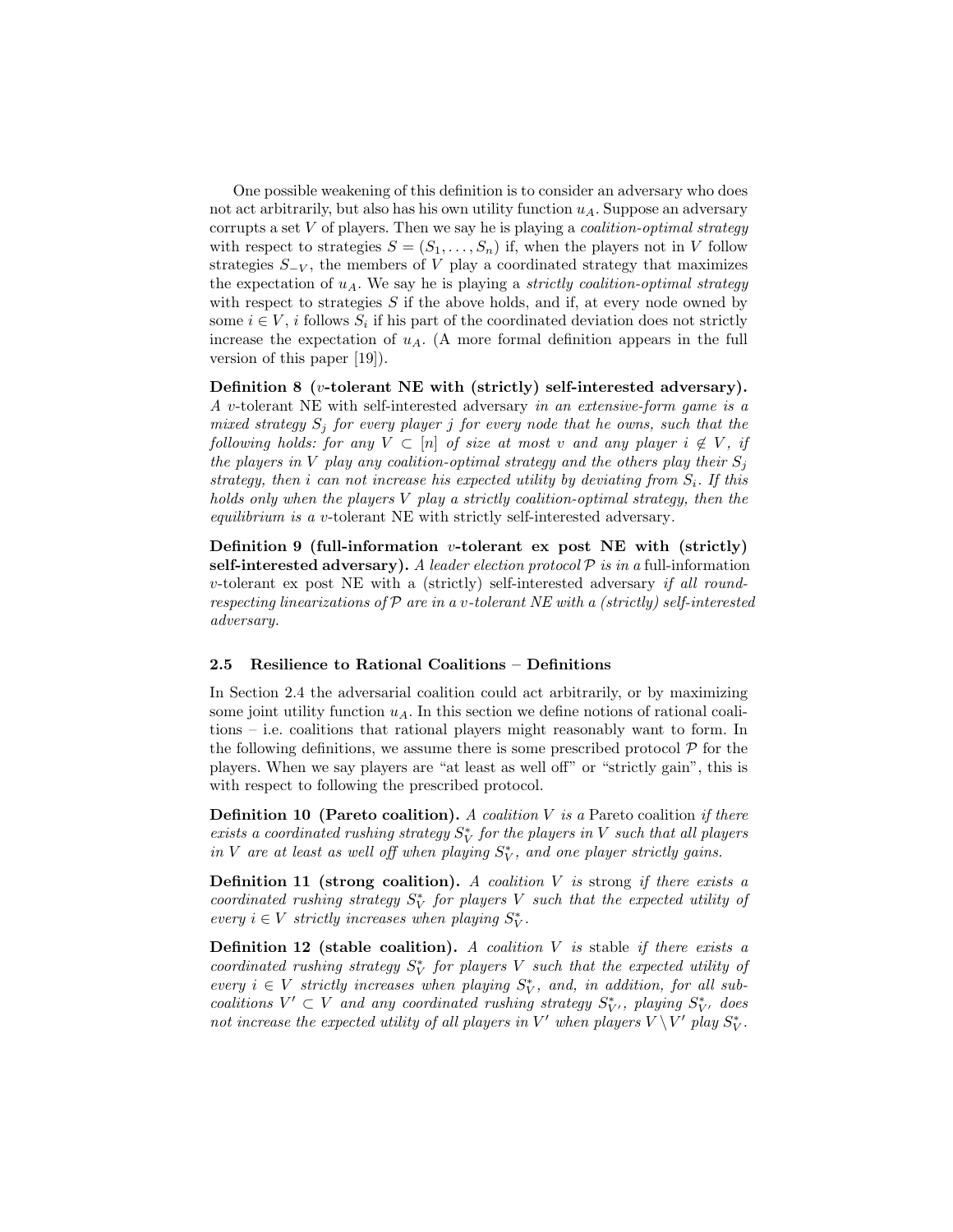# 3 Impossibility with Complex Preferences

A player in a selection protocol has complex preferences if for any two outcomes  $o \neq o'$  he strictly prefers one over the other. We now show that there are no faithful selection protocols for players with such preferences.

Theorem 1. No selection protocol can be in a full-information ex post NE for players with complex preferences.

*Proof.* Suppose there exists an *oblivious* selection protocol  $P$  in an ex post Nash equilibrium, and fix some round-respecting linearization of  $P$ . Let  $T$  be the corresponding game tree, where some player  $i$  owns a node  $u$  (that is reached with positive probability) at the lowest non-leaf level  $\ell$ . Suppose the protocol specification is for i to play mixed strategy  $S_i$  at level  $\ell$ . Now, if different actions in  $supp(S_i)$  result in leaves with different outcomes, then i prefers one outcome over the others (due to complex preferences). However, due to the full-information ex post NE this can not be the case: a player's different actions should not affect his expected utility, for otherwise he would have a beneficial deviation. We conclude that player  $i$ 's actions do not influence the final choice of item. Hence,  $u$  can safely be omitted, resulting in a new, smaller tree. We continue shrinking the tree in this manner, yielding a deterministic selection protocol (a contradiction). The extension to non-oblivious protocols appears in the full version of this paper [19].

# 4 Rational Leader Election Protocols

#### 4.1 Basic Faithful Leader Election Protocols

Because of Theorem 1, we must limit the preferences in order to obtain protocols. One natural setting for leader election is that of self-interested players: players care only about whether or not they are elected (they either want to win or want to not win), but are indifferent otherwise. Note that if a leader election protocol is in a full-information dominant strategy equilibrium for self-interested players, then the messages sent by others determine whether a player is elected or not (because the equilibrium holds for all type profiles). That player can only determine who is elected if he is not. The same holds for leader election protocols in a full-information ex post NE, but on expectation over messages in future rounds.

There are some basic protocols that we will use in our constructions. The first is a 1-round leader election protocol that is in a full-information dominant strategy equilibrium (but is not resilient). This protocol was given by Antonakopoulos [6] for the uniform distribution, and then generalized by Altman and Tennenholtz [5].

**Theorem 2** ([5]). For any  $n \geq 4$  and any distribution D over [n] there exists a 1-round, n-player leader election protocol  $\mathcal{P}_{AT}$  in a full-information dominant strategy equilibrium, and in which each player i is elected with probability  $\mathcal{D}(i)$ .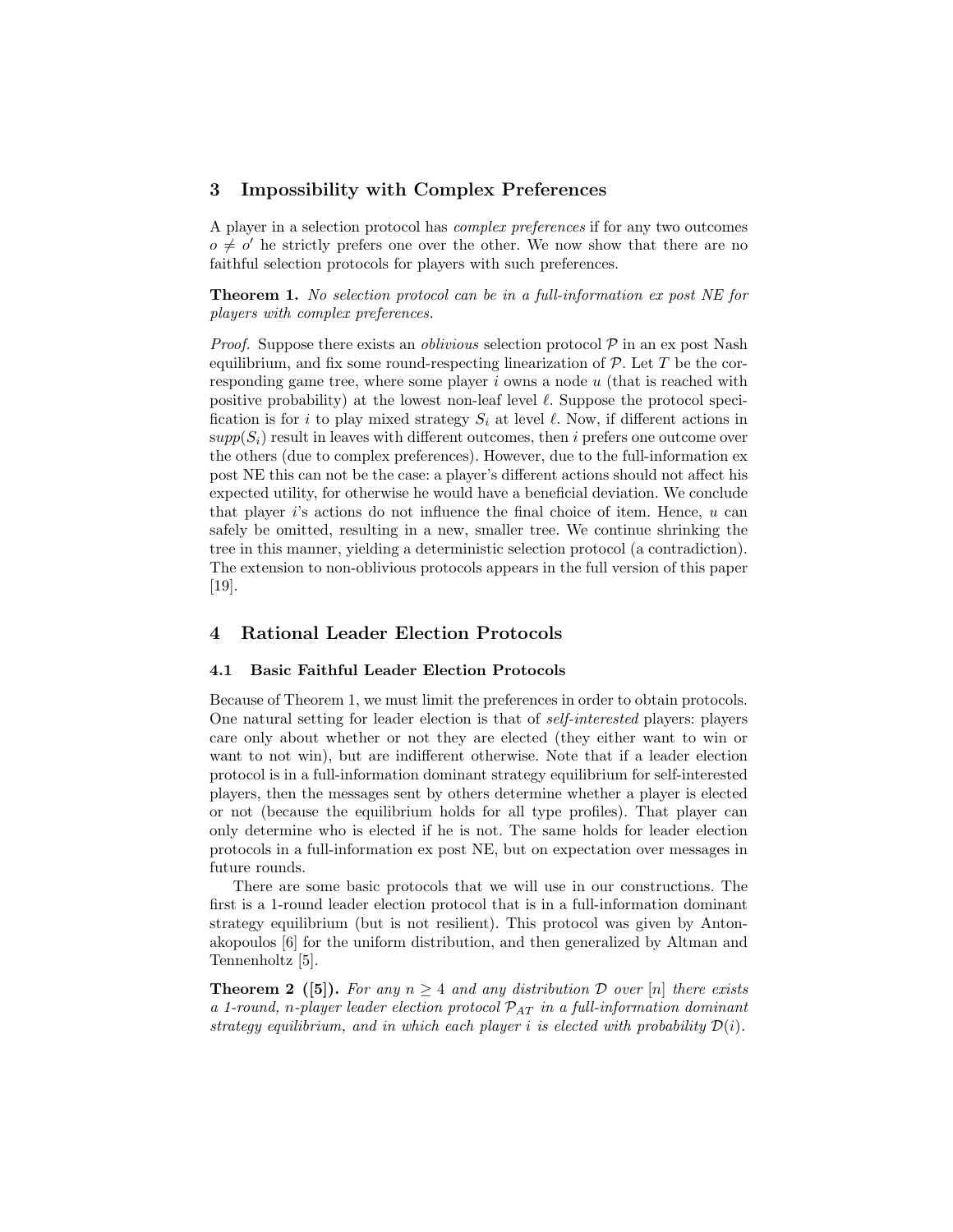[5] also showed that there is no faithful 1-round leader election protocol for 3 players. The following protocol, which we will use in our constructions, does work for 3 players, albeit at the cost of having 2 rounds<sup>5</sup>. Fix any natural number  $k \geq 3$ , and denote  $i_{+} = (i \mod (k-1)) + 1$ . Then for any positive  $p_1, \ldots, p_k$ with  $p_1 + \ldots + p_k = 1$  define

### Protocol  $P_k$ :

- 1. Player k chooses one player  $i \neq k$ , each with probability  $\frac{p_{i+}}{1-p_k}$ .
- 2. For each  $j \in \{1, \ldots, k-1\}$ , if player j is chosen in round 1, he elects player k with probability  $p_k$  and player  $j_+$  with probability  $1 - p_k$  as leader.

**Proposition 1.**  $\mathcal{P}_k$  is a leader election protocol in a full-information ex post NE that elects each player i with probability  $p_i$ .

#### 4.2 Combining Rationality and Resilience in Leader Election

Neither of the protocols of Section 4.1 is resilient for any  $t > 1$ . The following theorem can be combined with resilient leader election protocols to obtain protocols that are both resilient and in full-information dominant strategy equilibria.

**Theorem 3.** For any  $n \geq 4$ ,  $k = \Omega(\sqrt{n})$ , and any explicit, oblivious  $r(n)$ . round leader election protocol  $P$  there exists an explicit protocol  $P'$  in a dominant strategy equilibrium that has  $r(\lceil n/4\rceil)$  rounds. If P is resilient to  $t(n)$  faults, then  $\mathcal{P}'$  is resilient to  $t(|n/4|) - k$  faults.

Proof. In the protocol below and the rest of the proof, indices are cyclical. We will prove the theorem for  $n$  a multiple of 4. The general case follows similar lines. The players are partitioned into 4 disjoint sets  $C_1, C_2, C_3, C_4$ , where  $i \in C_j$  if  $[4i/n] = j$ . The following is done in **parallel**:

- 1. Each set  $C_i$  runs protocol  $P$  to select a representative  $R_i$ .
- 2. For each i,  $R_i$  chooses a random player from  $C_{i+1}$ , say  $L_{i+1}$ , and outputs a random message  $b_i$  to  $\mathcal{P}_{AT}$  (i.e.  $b_i$  is a random element of  $B_i$ , where  $\mathcal{P}_{AT}$ takes inputs from  $B_1 \times \ldots \times B_4$ .
- 3. The winner is  $L_j$ , where j is the winner of  $\mathcal{P}_{AT}$  with inputs  $b_1, b_2, b_3, b_4$ .

Since the 3 steps are done in parallel, all players choose a random player and a random input in step 2., but the output depends only on the choices of the  $R_i$ 's.

Fix some player x, and suppose  $x \in C_i$ . x is chosen as the leader only if  $R_{i-1}$ chooses  $x$ . The probability that this occurs does not change regardless of the actions of x. Additionally, for x to win, i must be the winner of  $\mathcal{P}_4$ . However, since  $\mathcal{P}_{AT}$  is in an ex post NE, no player in  $C_i$  can influence the probability that this occurs. Hence, from x's perspective, it does not matter who is chosen as  $L_i$ .

 $5$  Note that the case of 2 players is impossible by the lower bound of [32], regardless of the number of rounds.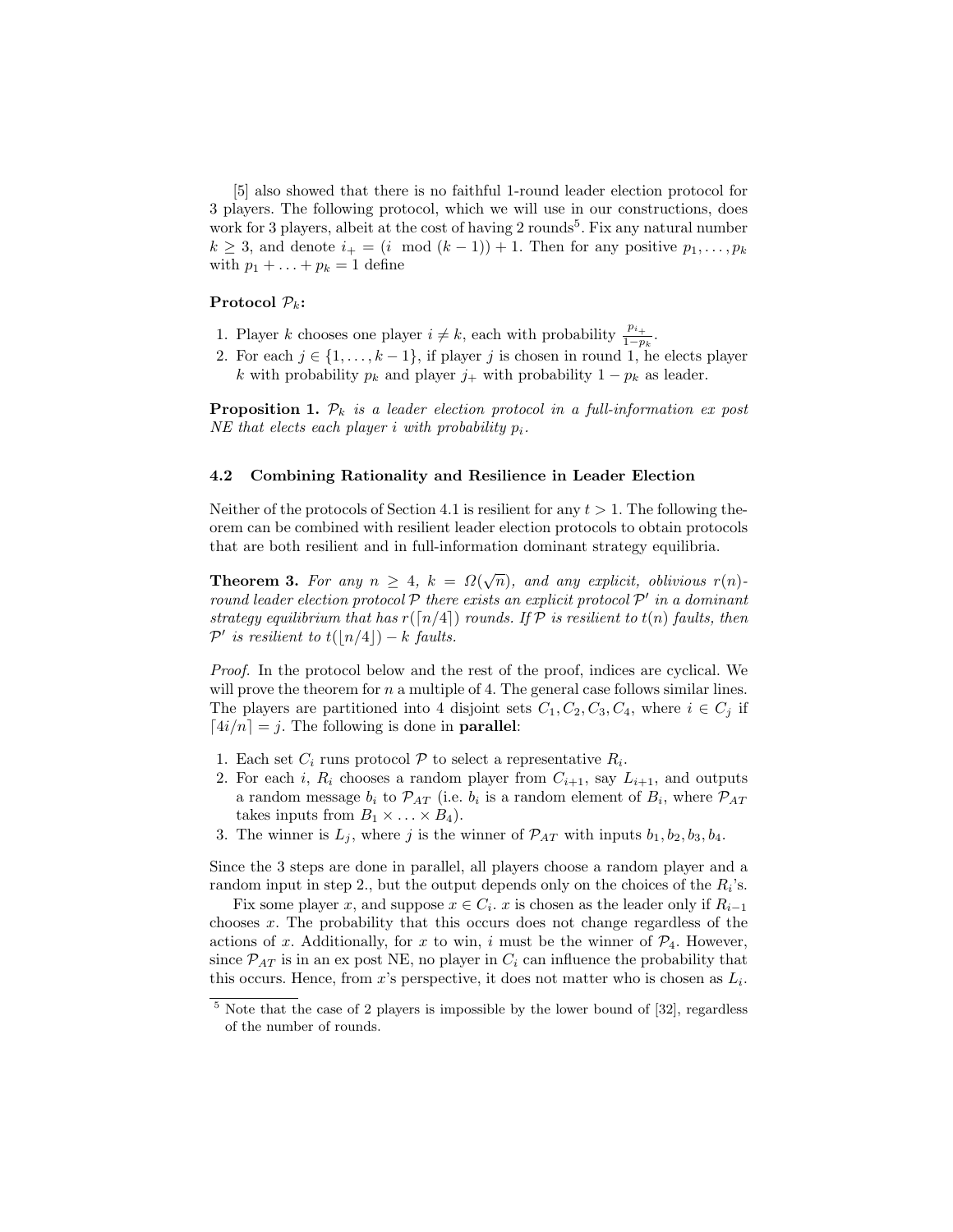Now consider some cheating coalition of t players. In order for a member of the coalition to win, at least one member of the coalition must be chosen as  $L_i$  for some i. In order for this to occur, either  $R_{i-1}$  must be a member of the coalition (and then he can choose a fellow member in  $C_i$ ), or  $R_{i-1}$  is an honest player who chooses a member of the coalition. Suppose there are  $c_1$  faulty players in  $C_{i-1}$  and  $c_2$  faulty players in  $C_i$ , where  $c_1 + c_2 \leq t$ . Then the probability that there are more than  $c_2 + k$  honest players in  $C_{i-1}$  who choose a faulty player is at most a constant  $e = \exp(-2k^2/(n/4 - c_1)) < \exp(-16k^2/n) < 1$  by a multiplicative Chernoff bound, and using the fact that  $c_1 \le t(n/4) < n/8$  (since no leader election protocol can be resilient to more than half the players). Thus, with probability at least  $1 - e$ , there are at most  $c_1 + c_2 + k \leq t(n/4)$  players in  $C_{i-1}$  who choose a coalition member in  $C_i$ . The maximal probability that one of them wins and becomes  $R_{i-1}$  is at most a constant  $\varepsilon < 1$  (since we can view the honest players who chose a coalition-member as additional faulty players). The probability that a coalition member becomes  $L_i$  for any i is thus at most  $1 - (1 - \varepsilon)^4 \cdot (1 - e)^4$ , which is some constant < 1.

In Theorem 3 is that the size of the coalition shrinks by about a factor of 4, and so we can not use it to get a faithful protocol with resilience close to the optimal  $n/2$ . The following protocol has optimal resilience, is in a full-information dominant strategy equilibrium, and has  $\log^*(n) + O(1)$  rounds (same as in the state-of-the-art leader election protocols [31, 14]). The proof is in the full version of this paper [19].

**Theorem 4.** For every constant  $\delta > 0$  and  $n \geq 4$  there exists an explicit  $(\log^* n + O(1))$ -round leader election protocol resilient against  $n(1/2 - \delta)$  faults that is in a full-information dominant strategy equilibrium.

Extensions and Further Results Theorem 3 can actually be generalized to obtain any distribution over the players. If we plug a 1-round leader election protocol into Theorem 3 with any distribution, we get a 1-round protocol that implements any distribution and is in a full-information dominant strategy equilibrium. This confirms a conjecture of Altman and Tennenholtz [4] about the existence of such protocols in which all players influence the outcome of the protocol in some instance. We can also construct protocols that satisfy a stronger notion of resilience against adversarial coalitions – namely, they have bounded cheaters' edge  $[6]$  – that are in a full-information ex post NE. Finally, our protocols can also be used to construct leader election protocols in which a player is elected at random from the set of players who want to be elected. All these extensions can be found in the full version of this paper [19].

### 4.3 Rationality in the Face of an Adversary

While the protocols of Section 4.2 are resilient against adversarial behavior, they are in equilibrium only if all players follow the protocol. What if this is not the case? Can an honest player's protocol specification be optimal even when some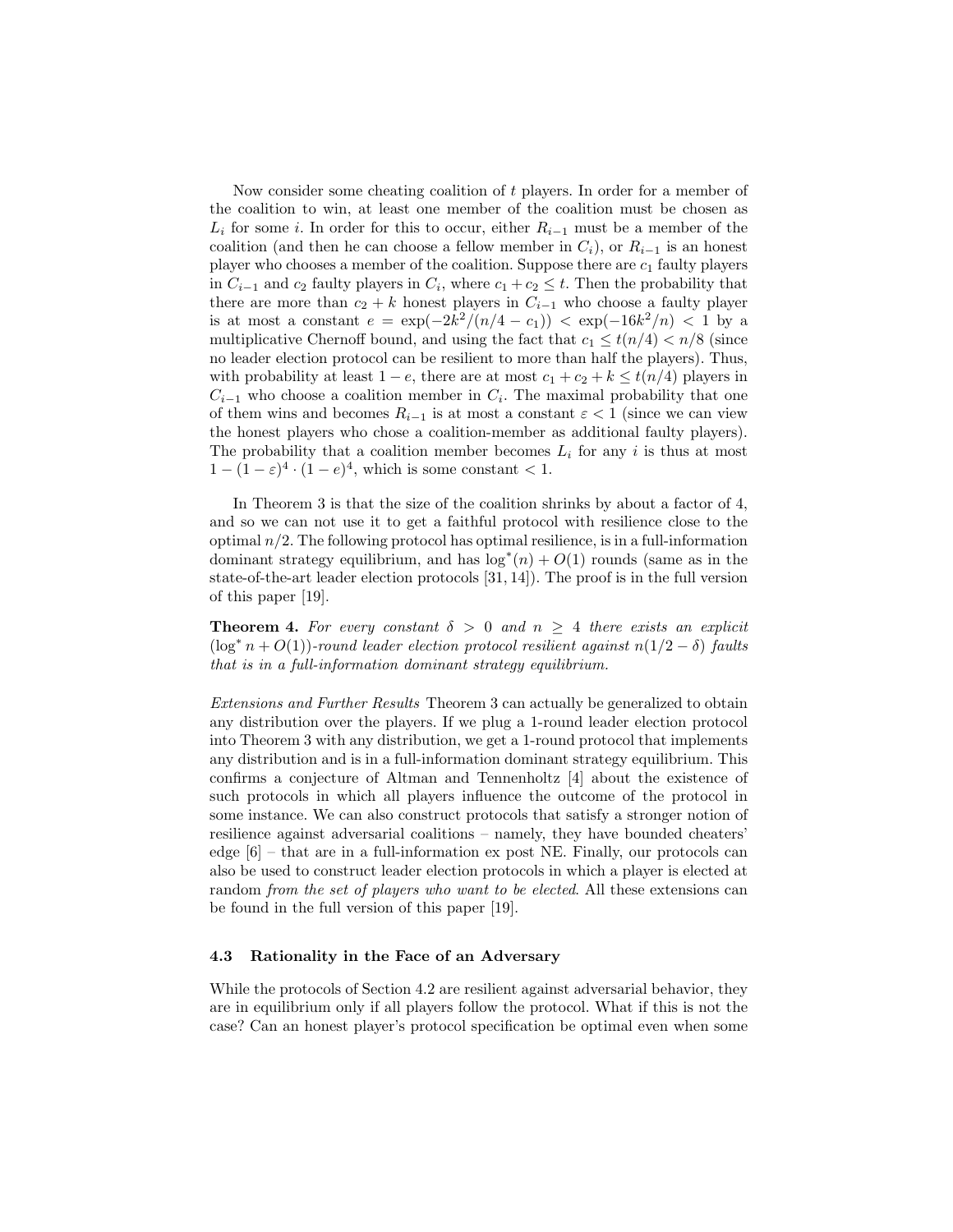others play adversarially? The main difficulty here is that a player's actions may now also influence the actions of adversarial players in future rounds. Even if the protocol is oblivious, an adversary's strategy might not be. Definition 7 defines a the concept of an full-information  $v$ -tolerant ex post NE to deal precisely with this issue.

Unfortunately, Theorem 5 below implies that no leader election protocol can be in a v-tolerant ex post NE, and so we must look for some relaxation. For Definition 7 we make no assumptions about the adversary. If we assume that the adversary also has some preferences, then we may be able to weaken this restriction. We will assume here that the adversary's goal is to maximize the probability that some member of his coalition gets elected (the standard assumption for leader election) – that is, we consider Definition 9, where  $u_A$ is the probability that a member of the coalition gets elected. Theorem 5 also shows that this relaxation does not suffice:

### Theorem 5. There does not exist a leader election protocol in a v-tolerant ex post Nash equilibrium with self-interested adversary for any  $v > 1$ .

*Proof.* Fix some protocol  $P$  in an ex post Nash equilibrium and a round-respecting linearization of  $P$ . Suppose i is the first player who has a mixed strategy in the game, where two possible messages in i's support are  $I_1, I_2$ . Because i is eventually chosen by  $P$  with some probability that i can not influence himself (he wins with the same expected probability whether he plays  $I_1$  or  $I_2$ ), there must exist some other player whose choice of messages does influence this probability. In the subtree rooted at the node following  $i$  choosing  $I_1$  there must exist some player j who has a strategy  $S_1$  that increases the probability of i getting elected, and some other strategy  $S_2$  that decreases this probability. Because  $P$  is in an ex post Nash equilibrium, these choices of player j do not harm his own chance of getting elected. A valid (adversarial) strategy for player j is to play  $S_1$  whenever i plays  $I_1$ . Alternatively, j can play  $S_2$  whenever i plays  $I_1$ . Because i does not know which strategy  $j$  is using (since  $j$  is adversarial), and in either case one of  $I_1$  or  $I_2$  is strictly better than the other, no single strategy of player i can be optimal in both cases.

If we limit the adversary even more by assuming that deviation is costly, we can get an explicit protocol. The following assumes that the adversary is strictly self-interested – he is self-interested, but also only deviates if he strictly gains from doing so (a formal definition appears in the full version of this paper [19]).

**Theorem 6.** For any positive k and  $n = 3<sup>k</sup>$  there exists an explicit n-player  $2\log_3(n)$ -round leader election protocol  ${\mathcal{P}}$  that is in a full-information n-tolerant ex post Nash equilibrium with a strictly self-interested adversary. Furthermore,  $P$  is resilient against  $n^{\log_3(2)}/2$  faults.

To get an idea for the proof, we show that  $\mathcal{P}_k$  with  $k = 3$  and the uniform distribution is in a full-information 3-tolerant ex post NE with a strictly selfinterested adversary. If none or all of the players are adversarial, then all nonadversarial players should follow the protocol (since it is in a full-information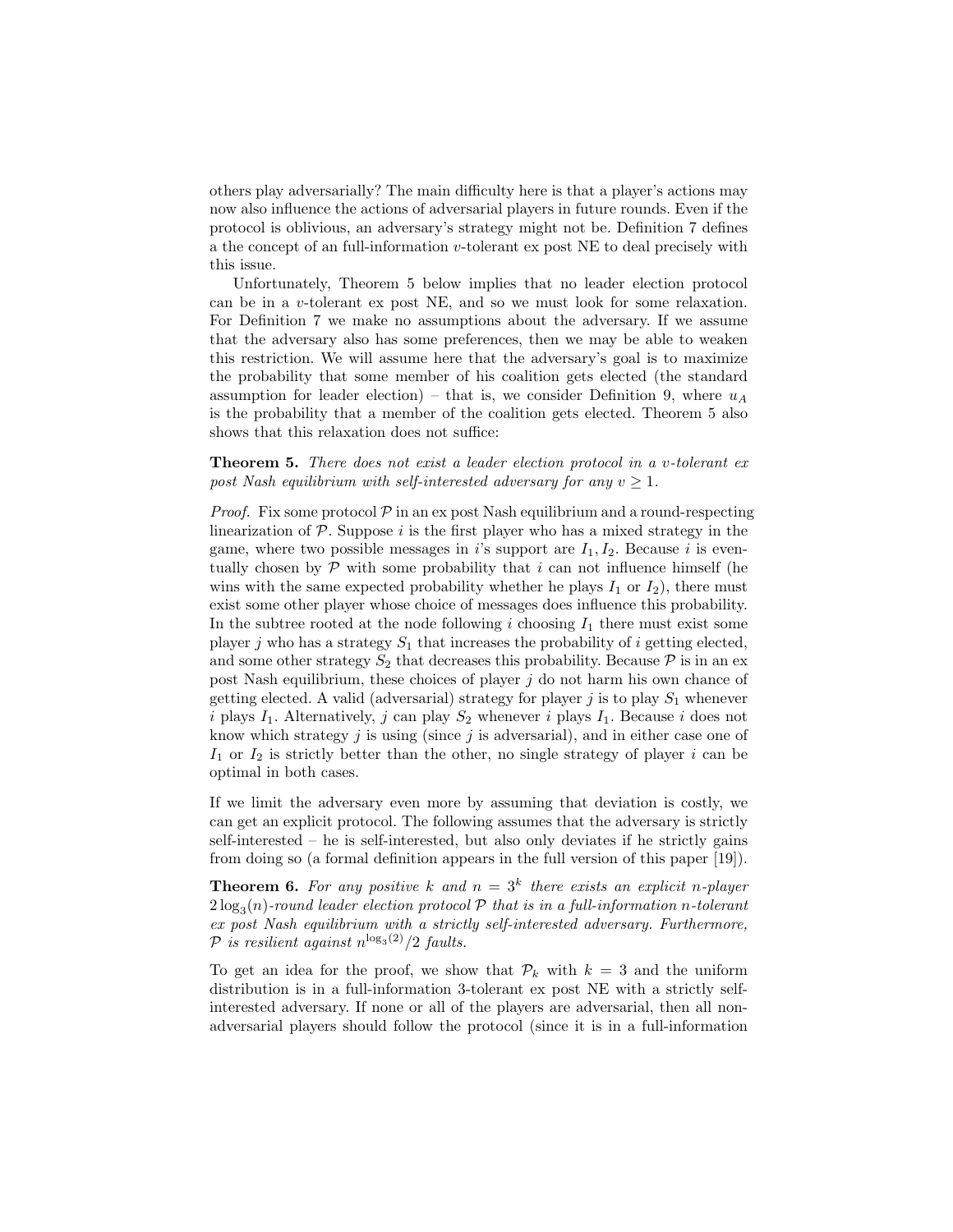ex post NE). If two players are adversarial, then they can always force a win, and so the third player may as well follow the protocol. Finally, if only one player is adversarial, then he can not increase his chance of winning (by the full-information ex post NE), and since the adversary is strictly self-interested he will not deviate. Hence, it is also a full-information ex post NE for the others to follow the protocol.

To generalize this to more players, we divide the players into sets of 3, each running  $P_3$ . We then repeat this on the winners, until only one is left. The full version of this paper [19] contains further details and an analysis of the resilience of this protocol.

#### 4.4 Resilience to Rational Coalitions

In Sections 4.2 and 4.3 the adversary corrupts some set of  $v$  players, and coordinates their actions. Here we let players form a "rational coalition" to benefit all members – namely, we consider the definitions of Section 2.5. For the following theorems (whose proofs appear in the full version [19]), we restrict ourselves to the case in which players are self-interested, and all want to be elected. First, we show that it is impossible to have resilience against our weakest notion of a rational coalition.

Theorem 7. Every leader election protocol in a full-information ex post NE has a Pareto coalition of two players.

For a stronger notion, however, we can get a protocol that side-steps the impossibility of leader election with adversarial coalitions of size  $n/2$ :

Theorem 8. There exists an explicit 2-round leader election protocol in a fullinformation ex post Nash equilibrium with only 1 stable coalition. The coalition is of size  $n-1$ .

The protocol that achieves this is  $\mathcal{P}_k$  with  $k = n$  and the uniform distribution (see Section 4.1). We also have the following theorem, as a weak illustration that we gained something by weakening our requirement from strong to stable coalitions.

**Theorem 9.** For any n-player leader election protocol in a full-information expost Nash equilibrium, all coalitions of size  $n - 1$  are strong.

# 5 Rational Random Sampling Protocols

We consider some universe of  $m$  items, and will construct protocols that output each item with probability proportional to the number of players who (claim to) like that item most. In the full version [19] we discuss generalizations to other distributions. Due to Theorem 1, we restrict ourselves to *single-minded* players – each i's type  $t_i \in [m]$  is the item he prefers, and he is indifferent about the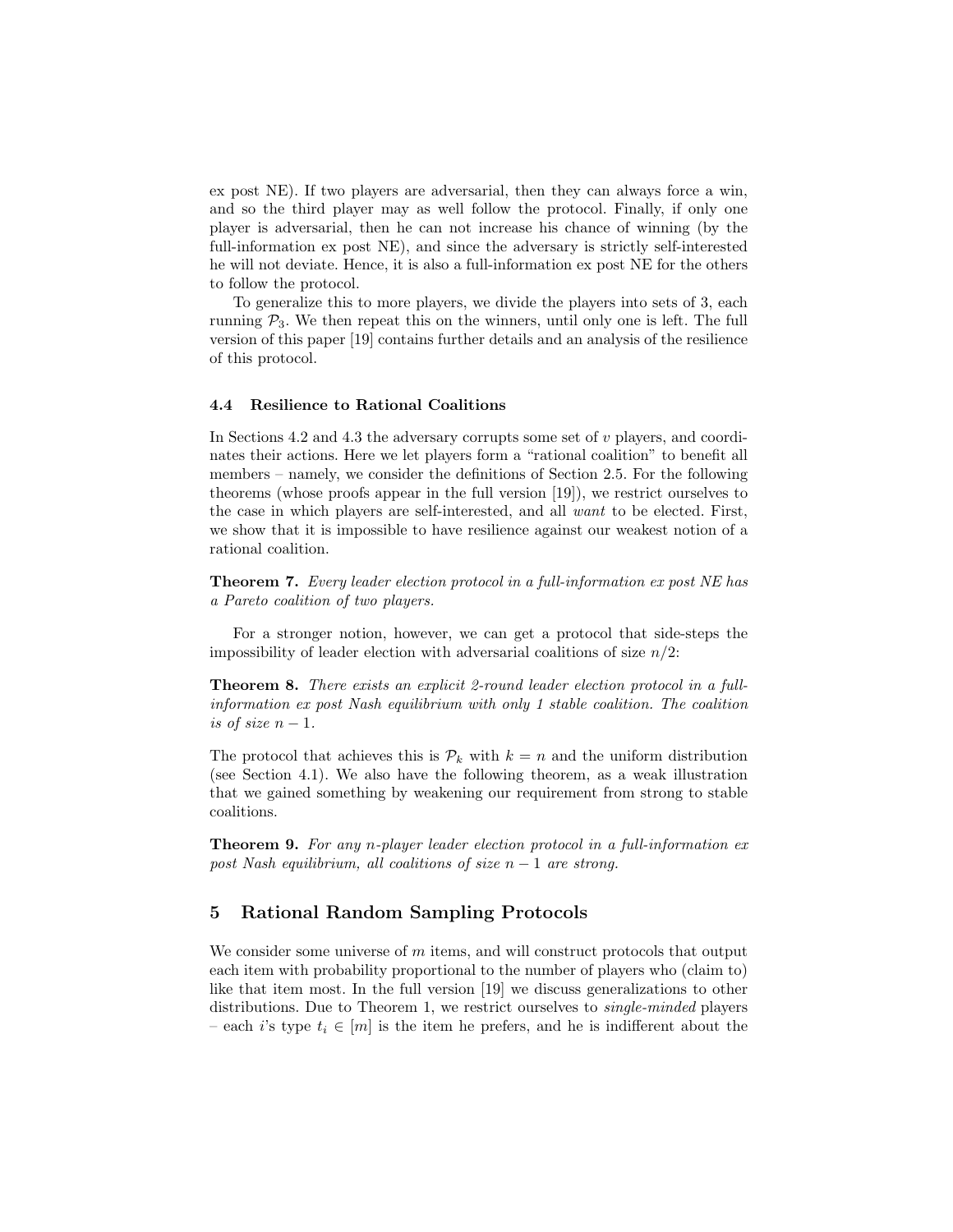others. Theorem 1 also implies that no random sampling is possible with  $m = 2$ . If  $m > 2$  but players prefer only one of two items we are sampling from two items. So we must limit the type profiles. We do this by considering balanced profiles: a profile  $(t_1, \ldots, t_n)$  for m items is z-balanced if each type occurs between  $n/m+z$ and  $n/m - z$  times.

**Theorem 10.** For any  $n \geq 66$  and explicit r(n)-round leader election protocol resilient to  $t(n)$  faults in a full-information ex post NE, there exists an explicit  $(r(n) + 3)$ -round random selection protocol for a universe of size  $m \geq 66$  that is in a full-information ex post NE for all  $(n(1/66 - 1/m))$ -balanced type profiles. For such profiles, the random selection protocol is resilient to  $t(|n/3 - n/66|)$ faults.

Proof. The protocol is the following:

- 1. Each player announces his preferred item. Players are split into 3 categories  $C_1, C_2, C_3$  as follows: all players with the same announced type are in the same category, and the categories are "roughly" balanced: sets of players with the same declared type are greedily assigned to the smallest  $C_i$ . Fix  $c_i = |C_i|$ , and note that  $|c_i - c_j| \le d$  for  $d = n/66$  (assuming at most one player lies about his preferred item).
- 2. For each i, players in  $C_i$  run the leader election protocol  $P$  to elect a representative  $R_i$ .
- 3. For each i, the players in  $C_{i+1} \cup C_{i+2}$  run the leader election protocol  $P$ , and the winner chooses a uniformly random player  $L_i$  from  $C_i$ .
- 4.  $R_1$ ,  $R_2$ , and  $R_3$  run  $\mathcal{P}_3$ . The protocol is run so that players are elected with probabilities  $\frac{c_1}{n}$ ,  $\frac{c_2}{n}$ , and  $\frac{c_3}{n}$  respectively.
- 5. The protocol's output is the announced item of player  $L_j$ , where j is the winner of  $\mathcal{P}_3$  in the last round.

If a player  $i \in C_i$  truthfully announces his type, then he can no longer change the probability of his type getting chosen: he only affects which of the other types are potential winners (via his choice of  $L_k$  for  $k \neq j$ ) or which player from  $C_i$ participates in  $\mathcal{P}_3$ . However, since  $\mathcal{P}_3$  is in a full-information ex post NE, this does not matter either.

It remains to show that it is optimal for  $i$  to truthfully reveal his type. Suppose i's preferred item is  $B$ , the fraction of other players who announce  $B$  is  $β$ , and they all get placed in  $C<sub>j</sub>$ . Suppose *i* lies about his type and gets placed in  $C_k \neq C_j$ . How can i cheat? i wins the leader election protocol of step (2) with probability  $1/c_k$  and the leader election protocol of step (3) (choosing  $L_i$ ) with probability  $1/(c_k+c_\ell)$  for  $\ell \neq j, k$ . If i is elected in both leader election protocols, he can force the winner to be a player who wants B with probability at most 1. If he wins only the leader election protocol of step  $(2)$ , he can cause j to win in  $\mathcal{P}_3$  with probability  $1 - c_k/n$ . If he wins only the leader election protocol of step (3), he can force  $L_j$  to be a player who wants B (but that player wins  $\mathcal{P}_3$ with probability  $c_j/n$ . The probability that B is the chosen type given that i is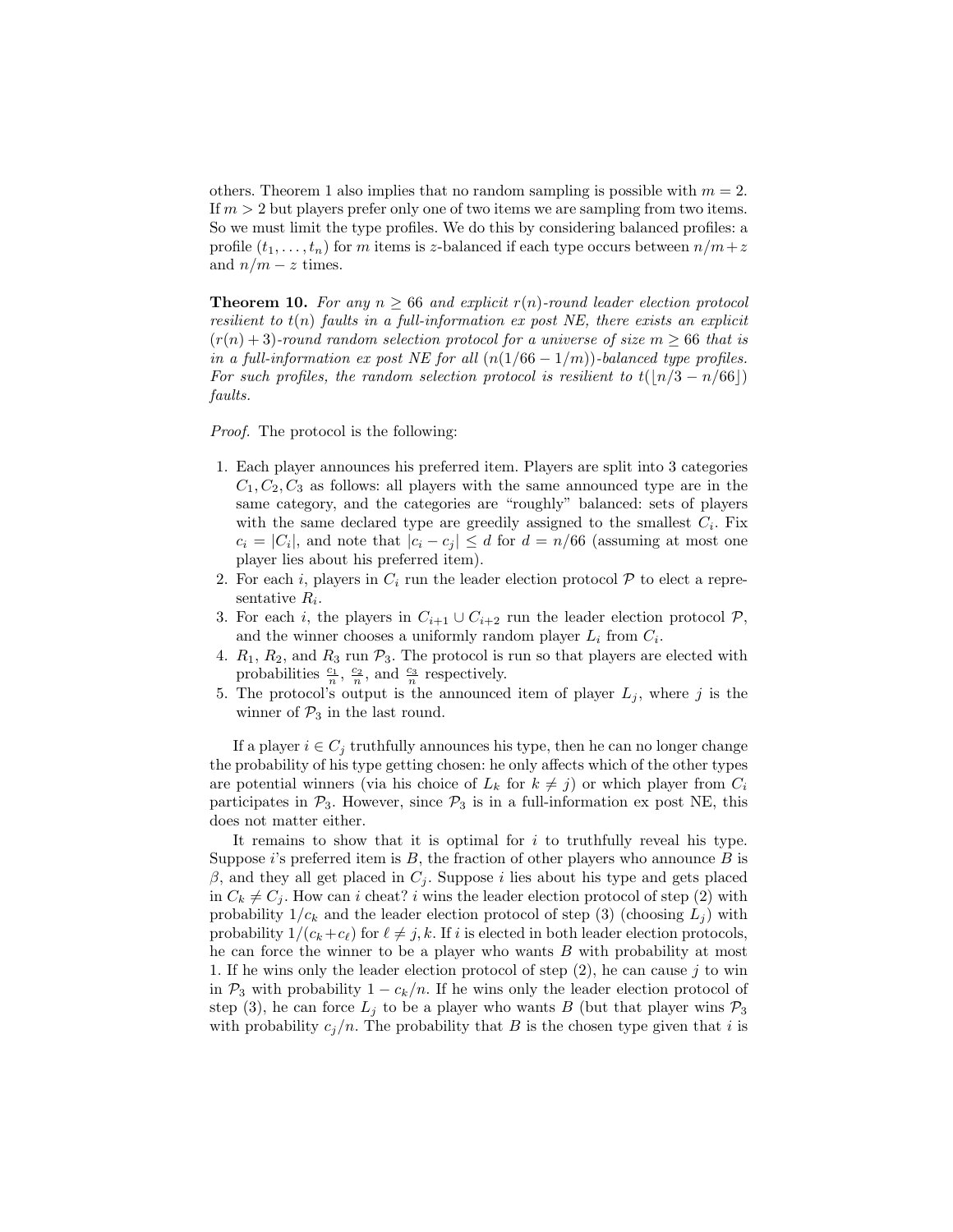cheating is

$$
\Pr[B \text{ wins}] < \left(1 - \frac{1}{c_k + c_\ell} - \frac{1}{c_k} + \frac{1}{c_k} \cdot \frac{1}{c_k + c_\ell}\right) \cdot \beta
$$
\n
$$
+ \frac{1}{c_k + c_\ell} \cdot \frac{c_j}{n} + \frac{1}{c_k} \cdot \frac{\beta n}{c_j} \left(1 - \frac{c_k}{n}\right) + \frac{1}{c_k} \cdot \frac{1}{c_k + c_\ell}
$$
\n
$$
= \beta - \frac{\beta}{c_k + c_\ell} - \frac{\beta}{c_k} + \frac{c_j}{(c_k + c_\ell)n} + \frac{\beta n}{c_k \cdot c_j} - \frac{\beta}{c_j} + \frac{1}{c_k} \cdot \frac{1}{c_k + c_\ell}
$$

.

By our balancedness assumption, we know that  $n/3-d \leq c_1, c_2, c_3 \leq n/3+d$ , and that  $\beta \leq d/n$ . Plugging in these values (and performing some manipulations) yields

$$
\Pr[B \text{ wins}] < \beta + \left(\frac{n+3d}{2n-6d}\right) \frac{1}{n} + \frac{9d+18}{\left(\frac{n}{3}-d\right)^2}.
$$

It can be verified that when  $d \leq n/66$  and  $n \geq 66$ , we get that Pr [B wins]  $\lt$  $\beta + 1/n$ . Now, if player i were to bid truthfully, then the probability that B wins would be  $\beta + 1/n$  (since i's vote adds to B's chance of winning). Thus, it is an optimal strategy for i to bid truthfully.

What about resilience? Suppose there is an adversary of size at most  $t(|n/3−$  $n/66$ ) faults. In order to force an outcome in some predefined set, the adversary must win at least one of the 6 runs of the leader election protocol  $P$ , and each runs on a set of at least  $\lfloor n/3-n/66 \rfloor$  players. Since P is resilient for this number of adversaries, the probability that the adversary loses all of them is at least  $\varepsilon^6$ for some constant  $\varepsilon > 0$ .

The following works for smaller  $m$ , and is proved in the full version [19].

**Theorem 11.** For  $n \geq 3$ , any explicit  $r(n)$ -round leader election protocol resilient up to  $t(n)$  faults in a full-information ex post NE, and any constant natural number  $m \geq 3$ , there exists an explicit  $(r(n) + 4)$ -round random selection protocol for a universe of size m that is in a full-information ex post NE for all z-balanced profiles, where  $z = n/10m^2$ . For such profiles, the random selection protocol is resilient up to  $t(|n/m - z|)$  faults.

# 6 Conclusion and Open Problems

Perhaps the main insight of this paper is that the full-information model is a setting that allows for a relatively clean examination of the interplay between rationality and adversarial behavior in the presence of asynchronous communication. While we have explored numerous aspects of this interplay, we are now faced with many more open questions.

The first set of questions consists of direct extensions of the results presented here. For example, can one generalize the types of preferences for which there are faithful and resilient protocols? For random selection protocols, for example,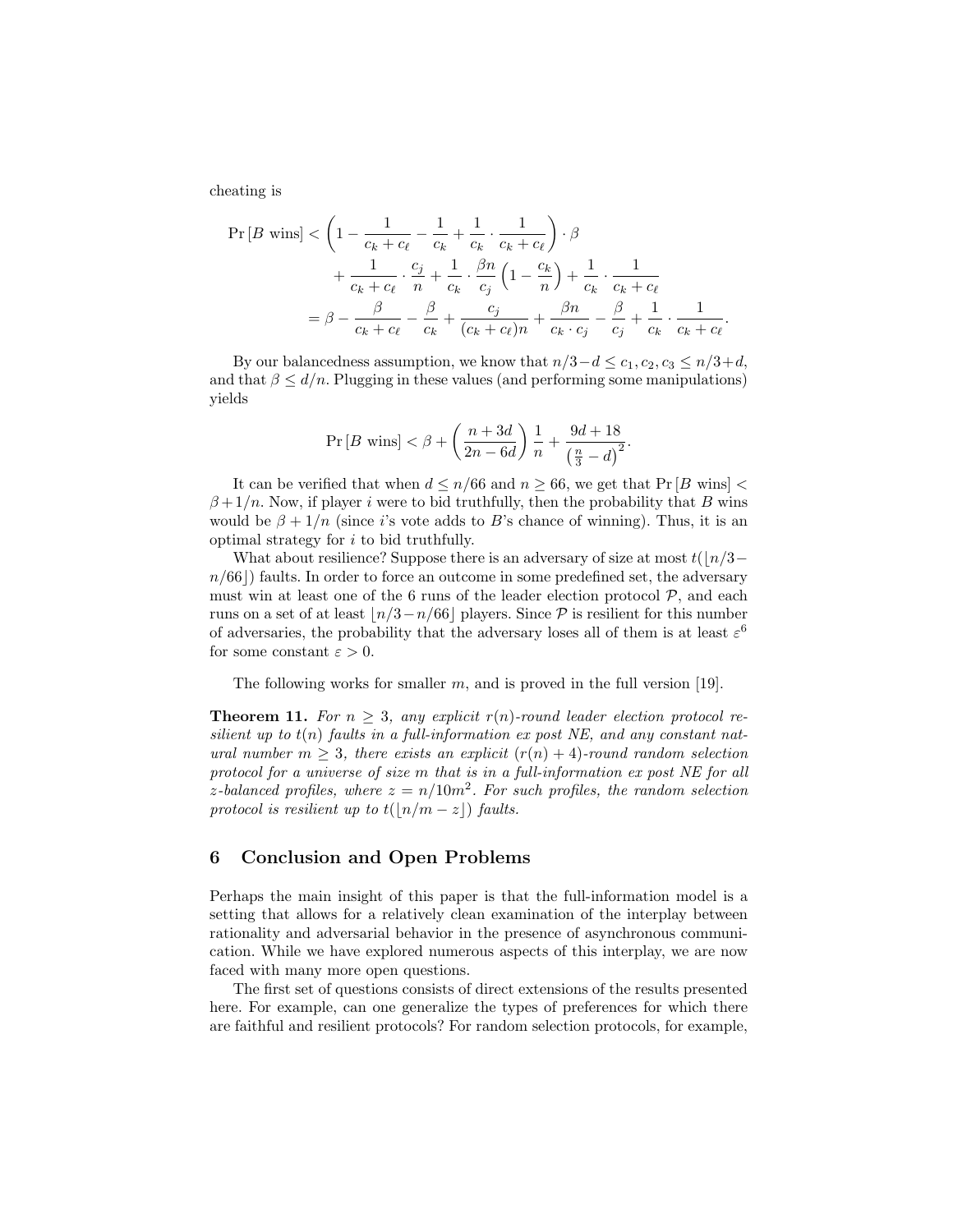one might consider a setting in which each players likes some set of items, and dislikes the others. Are there random sampling protocols with weaker balancedness assumptions? How about such protocols that are rational in the face of an adversary, or resilient to rational coalitions? Also, are there protocols with few strong coalitions? Finally, one may consider approximate solution concepts: for example, one may desire all linearizations of a protocol to be in an  $\varepsilon$ -Nash equilibrium for a small but positive  $\varepsilon$ . Note that in this case our impossibility result of Theorem 1 no longer applies.

The second set of questions is more open-ended. What can one say about rationality for more general protocol problems in the full-information model? And are there other tractable models for the study of the interplay between rationality and adversarial behavior?

Acknowledgements I would like to thank Ran Canetti, Moni Naor, and Omer Reingold for helpful conversations. I am also grateful to the anonymous referees for their comments.

### References

- 1. I. Abraham, D. Dolev, R. Gonen, and J. Halpern. Distributed computing meets game theory: Robust mechanisms for rational secret sharing and multiparty computation. Proceedings of 25th Annual ACM Symposium on Principles of Distributed  $Computing$ , pages 53–62, 2006.
- 2. A. Aiyer, L. Alvisi, A. Clement, M. Dahlin, J.-P. Martin, and C. Porth. Bar fault tolerance for cooperative services. Proceedings of 20th ACM Symposium on Operating Systems Principles, pages 45–58, 2005.
- 3. N. Alon and M. Naor. Coin-flipping games immune against linear-sized coalitions. SIAM Journal of Computing, 22(2):403–417, 1993.
- 4. A. Altman and M. Tennenholtz. Selection games and deterministic lotteries. http: //iew3.technion.ac.il/~moshet/selection-lottery.pdf, 2008.
- 5. A. Altman and M. Tennenholtz. Strategyproof deterministic lotteries under broadcast communication. Proceedings of AAMAS, 2008.
- 6. S. Antonakopoulos. Fast leader-election protocols with bounded cheaters' edge. Proceedings of STOC, pages 187–196, 2006.
- 7. R. J. Aumann. Acceptable points in general cooperative n-person games. Contributions to the Theory of Games, Annals of Mathematical Studies, IV:287–324, 1959.
- 8. M. Ben-Or and N. Linial. Collective coin fliping. Advances in Computing Research, 5:91–115, 1989.
- 9. B. D. Bernheim, B. Peleg, and M. Whinston. Coalition proof nash equilibrium: Concepts. Journal of Economic Theory, 42(1):1–12, 1989.
- 10. F. Brandt, F. Fischer, and Y. Shoham. On strictly competitive multi-player games. Proceedings of AAAI, 2006.
- 11. I. B. Damgård. Interactive hashing can simplify zero-knowledge protocol design without computational assumptions. Proceedings of CRYPTO, 1993.
- 12. I. B. Damgård, O. Goldreich, and A. Wigderson. Hashing functions can simplify zero-knowledge protocol design (too). Technical Report TR RS-94-39, BRICS, 1994.